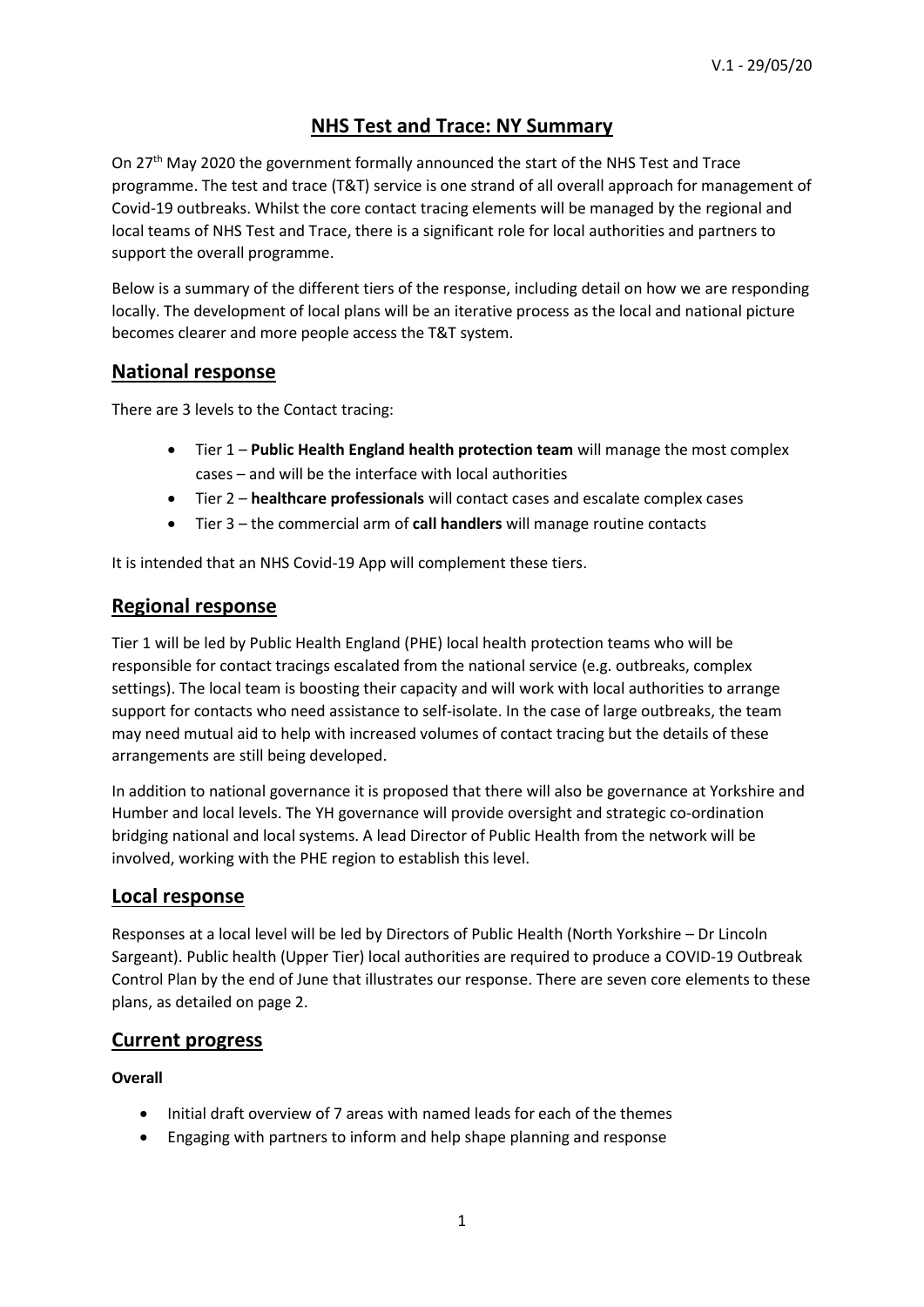## **Care homes and schools**

Planning for local outbreaks in care homes and schools (e.g. defining monitoring arrangements, potential scenarios and planning the required response)

### High risk places, locations and communities

Identifying and planning how to manage high risk places, locations and communities of interest (e.g. defining preventative measures and outbreak management strategies)

### **Local testing capacity**

 $\overline{2}$ 

3

 $\overline{4}$ 

5

6

Identifying methods for local testing to ensure a swift response that is accessible to the entire population (e.g. defining how to prioritise and manage deployment, examples may include NHS, pop-up etc).

## **Contact tracing in complex settings**

Assessing local and regional contact tracing capability in complex settings (e.g. identifying specific local complex communities, developing assumptions to estimate demand and options to scale capacity)

## **Data integration**

Integrating national and local data and scenario planning through the Joint Biosecurity Centre Playbook (e.g., data management planning, including data security, NHS data linkages)

### **Vulnerable people**

Supporting vulnerable local people to get help to self-isolate (e.g. facilitating NHS and local support, identifying relevant community groups etc) and ensuring services meet the needs of diverse communities

## **Local Boards**

Establishing governance structures led by existing Covid-19 Health Protection Boards in conjunction with local NHS and supported by existing Gold command forums and a new member-led Board to communicate with the general public

#### **Theme 1**

- Extensive work with care homes over the last few months, including daily calls and multi-agency outbreak management - NYCC Public Health team working with CYPS on guidance being released today. PHE working on SOPs for outbreak management in different school settings

#### **Theme 2**

- Mapping high risk settings including hostels, some businesses, houses of multiple occupancy etc. including development of risk matrix to identify areas of greatest concern

#### **Theme 3**

- Ongoing work through the Local Resilience Forum to expand testing routes including access to Bradford testing site, plus NY now one of two areas nationally to pilot more locally-controlled testing via mobile testing units from next week

#### **Theme 4**

- Identifying staff e.g. EH and trading standards who may be able to support PHE-led contact tracing in complex settings as noted above. Particularly important in settings where standard contact tracing is difficult e.g. homeless, traveller communities

#### **Theme 5**

- Set up central email address dph@northyorks.gov.uk, and developing central point of contact phone number - Working with colleagues to develop a system for timely sharing and review of data

#### **Theme 6**

- Using existing arrangements for support of shielded populations and other vulnerable cohorts. Linking with customer contact centre for any contacts that may be referred for support.

#### **Theme 7**

- Working with Democratic services on terms of reference for new member led Board including membership and links to existing structures such as the Health and Wellbeing Board and Local Resilience Forum

## **Next steps**

- Finish first draft of outbreak control plan for week of 8 June
- Conference meeting arranged with partners from across the system (including environmental health, PHE, trading standards, NHS) to discuss local plans on 5<sup>th</sup> June
- Local Board to be set up by week of  $8<sup>th</sup>$  June aiming for initial meeting in next 2 weeks
- Standard operating procedure with PHE about how best to interface need for 2 way sharing of information into/from T&T system.